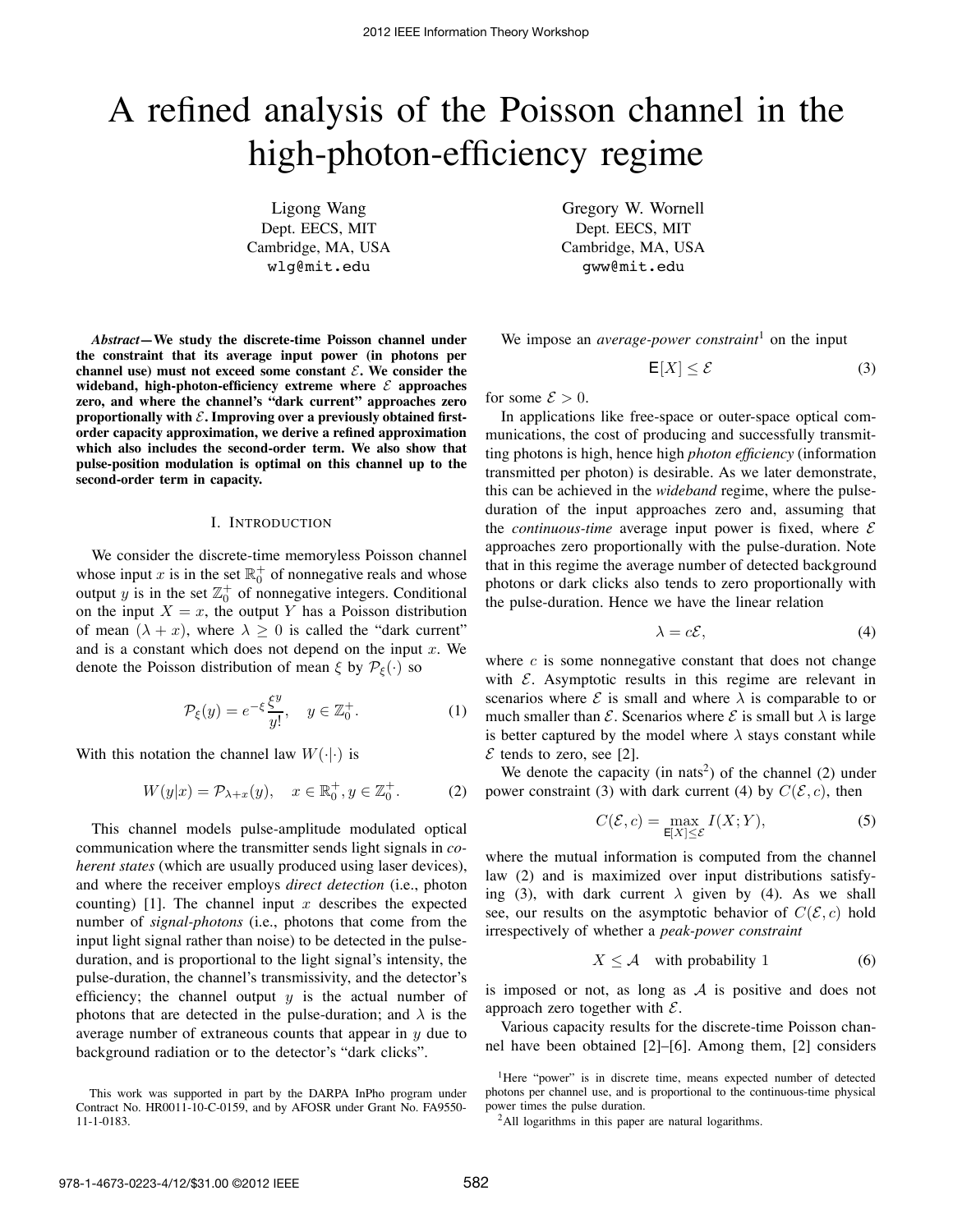the same scenario as the present paper and shows that [2, Proposition 1]

$$
\lim_{\mathcal{E}\downarrow 0} \frac{C(\mathcal{E}, c)}{\mathcal{E}\log\frac{1}{\mathcal{E}}} = 1, \quad c \in [0, \infty). \tag{7}
$$

In other words, the photon efficiency in nats per photon, which we henceforth denote by  $C_{PE}(\mathcal{E}, c)$ , satisfies<sup>3</sup>

$$
C_{\text{PE}}(\mathcal{E}, c) \triangleq \frac{C(\mathcal{E}, c)}{\mathcal{E}}
$$
 (8)

$$
= \log \frac{1}{\mathcal{E}} + o\left(\log \frac{1}{\mathcal{E}}\right), \quad c \in [0, \infty). \tag{9}
$$

The approximation in (9) can be compared to the photon efficiency of the *pure-loss bosonic channel*, which describes an optical communication channel where the transmitter can send any quantum state, where the receiver can employ any quantum detector, and where no background radiation is present. We denote by  $C_{\text{PE}-\text{bosonic}}(\mathcal{E})$  the photon efficiency of the pureloss bosonic channel under an average-power constraint that is equivalent to (3). The value of  $C_{\text{PE}-\text{bosonic}}(\mathcal{E})$  can be easily computed using the explicit capacity formula derived in [7], which yields

$$
C_{\text{PE-bosonic}}(\mathcal{E}) = \log \frac{1}{\mathcal{E}} + 1 + o(1). \tag{10}
$$

Comparing (9) and (10) shows the following:

- For the pure-loss bosonic channel in the wideband regime, coherent-state inputs and direct detection are optimal up to the first-order term in photon efficiency (or, equivalently, in capacity). For example, they achieve infinite *capacity per unit cost* [8], [9].
- The dark current does not affect this first-order term.

Later, it is observed that restriction to coherent-state inputs and direct detection does induce a loss in the *second-order term* in the photon efficiency on the pure-loss bosonic channel [10], [11]. It is argued in [10] that the maximum photon efficiency achievable using on-off signaling on the Poisson channel (2) with  $\lambda = 0$  is given by

$$
\log \frac{1}{\mathcal{E}} - \log \log \frac{1}{\mathcal{E}} + O(1). \tag{11}
$$

Comparing the first-order term in (9) and the first- and secondorder terms in (11) for  $\mathcal{E} = 10^{-5}$ , which is a realistic value in practice, yields a difference of about 20%, showing the importance of the refined approximation (11). However, the analysis in [10] is restricted to on-off signaling. It is therefore

$$
\lim_{\mathcal{E}\downarrow 0} \frac{o(f(\mathcal{E}))}{f(\mathcal{E})} = 0,
$$

and a function described as  $O(f(\mathcal{E}))$  satisfies

$$
\overline{\lim_{\mathcal{E}\downarrow 0}}\left|\frac{O(f(\mathcal{E}))}{f(\mathcal{E})}\right|<\infty.
$$

unclear if (11) is the maximum photon efficiency achievable on the Poisson channel (2) with  $\lambda = 0$  subject to constraint (3) alone, i.e., if (11) is indeed the expression for  $C_{PE}(\mathcal{E}, 0)$ .

It is already observed in [3], [4] that infinite photon efficiency on the Poisson channel with zero dark current can be achieved using *pulse-position modulation (PPM)*, and [11] further shows that PPM can achieve (11). Here PPM means a signaling scheme that satisfies the following:

- The channel inputs are divided into blocks of length  $b$ ;
- In each block, there is only one input that is positive, which we call the "pulse", while all the other  $(b - 1)$ inputs are zeros;
- The pulses in all blocks have the same amplitude.

PPM signaling greatly simplifies the coding task for this channel, since one can easily apply existing codes, such as a Reed-Solomon code, to the PPM "super symbols"; while the on-off signaling scheme that achieves (11) has a highly skewed input distribution and is hence difficult to code.

The goal of the present paper is to answer the following questions:

- 1) Is (11) the correct asymptotic expression up to the second-order term for  $C_{PE}(\mathcal{E}, 0)$ ?
- 2) Does the value of  $c$  affect the second-order term in  $C_{PE}(\mathcal{E}, c)$ ?
- 3) Is PPM *second-order optimal* when  $c > 0$ ? Here the notion "second-order optimal" has a slightly different meaning than, e.g., in additive Gaussian noise channels [12]. It means that, when  $\mathcal E$  tends to zero, the signaling scheme asymptotically achieves  $C_{PE}(\mathcal{E}, c) - \log \frac{1}{\mathcal{E}}$ .

All these questions will be answered in the affirmative in our main result, Theorem 1.

The rest of this paper is arranged as follows: we state and discuss our main result in Section II; we then prove the achievability part of this result in Section III, and sketch the proof of the converse part in Section IV.

## II. MAIN RESULT

The main result of this paper is the following:

**Theorem 1.** *The photon efficiency of the Poisson channel*  $C_{\text{PE}}(\mathcal{E}, c)$  *as defined in* (8) *satisfies* 

$$
C_{\text{PE}}(\mathcal{E}, c) = \log \frac{1}{\mathcal{E}} - \log \log \frac{1}{\mathcal{E}} + O(1), \quad c \in [0, \infty). \quad (12)
$$

*Furthermore, this asymptotic expression can be achieved using a PPM signaling scheme for all*  $c \in [0, \infty)$ .

Since  $C(\mathcal{E}, c)$  and hence also  $C_{PE}(\mathcal{E}, c)$  is monotonically decreasing in  $c$  [2], to prove Theorem 1 it suffices to show two things: first, that the largest photon efficiency achievable with PPM, which we henceforth denote by  $C_{PE-PPM}(\mathcal{E}, c)$ , satisfies

$$
C_{\text{PE-PPM}}(\mathcal{E}, c) \ge \log \frac{1}{\mathcal{E}} - \log \log \frac{1}{\mathcal{E}} + O(1), \quad c \in (0, \infty); \tag{13}
$$

and second, that

$$
C_{\rm PE}(\mathcal{E}, 0) \le \log \frac{1}{\mathcal{E}} - \log \log \frac{1}{\mathcal{E}} + O(1). \tag{14}
$$

<sup>&</sup>lt;sup>3</sup>Throughout this paper we use the usual  $o(·)$  and  $O(·)$  notations to describe behaviors of functions of  $\mathcal E$  in the limit where  $\mathcal E$  approaches zero. Specifically, given a reference function  $f(\cdot)$  (which might be the constant 1), a function described as  $o(f(\mathcal{E}))$  satisfies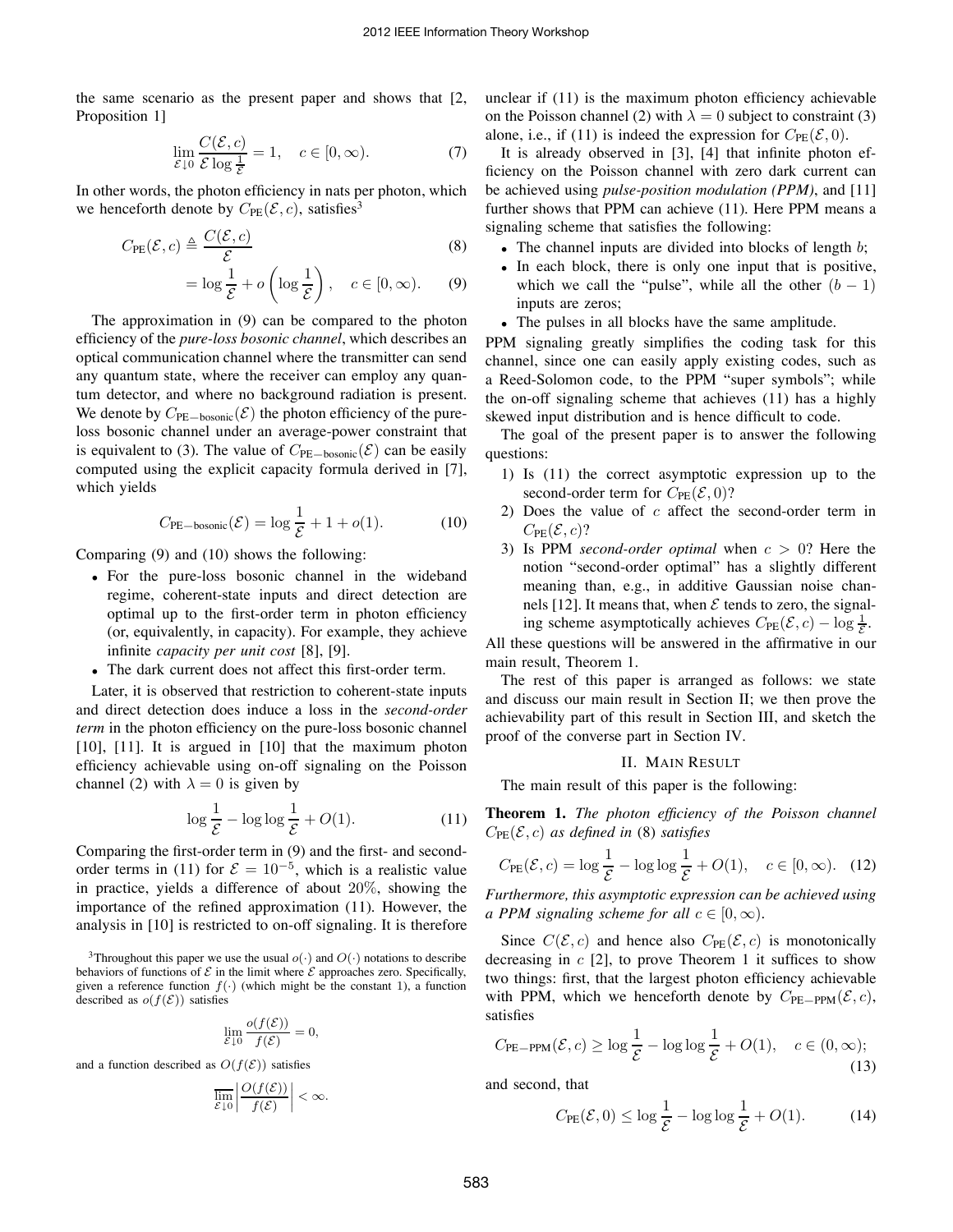We prove  $(13)$  in Section III, and, due to space limitations, sketch the proof of (14) in Section IV.

Answers to the questions in Section I:

- *Answer to Question 1):* Choosing  $c = 0$  in (12) confirms that (11) is the correct asymptotic expression up to the second-order term for  $C_{PE}(\mathcal{E}, 0)$ . Compared to (10) this means that, for small  $\mathcal{E}$ , restricting the receiver to using direct detection induces a loss in photon efficiency of about  $\log \log \frac{1}{\mathcal{E}}$  nats per photon. Note that the capacity of the pure-loss bosonic channel can be achieved using coherent input states only [7], so this loss is indeed due to direct detection, but not due to coherent input states. Attempts to overcome this loss by employing other feasible detection techniques have so far been unsuccessful [10], [13].
- *Answer to Question 2):* Perhaps surprisingly, the righthand side (RHS) of  $(12)$  does not depend on  $c$ , so the value of  $c$  affects neither the first-order term nor the second-order term in  $C_{PE}(\mathcal{E}, c)$ . In particular, these two terms do not depend on whether  $c$  is zero or positive.
- *Answer to Question 3*): The fact that the RHS of (12) is achievable using PPM shows that PPM is indeed secondorder optimal for all  $c \in [0, \infty)$ .

Further remarks about Theorem 1:

• In fact, in Section III we show that

$$
C_{\text{PE-PPM}}(\mathcal{E}, c) \ge \log \frac{1}{\mathcal{E}} - \log \log \frac{1}{\mathcal{E}} - 2(1+c) + o(1),\tag{15}
$$

providing a lower bound on the  $O(1)$  term on the RHS of (12). However, the bound (15) might not be tight.

- In the PPM scheme that achieves (12) and (15), which we describe in Section III, the pulse has amplitude  $1/(\log(1/\mathcal{E}))$ , which depends on  $\mathcal{E}$ , and which tends to zero as  $\mathcal E$  tends to zero. This is in contrast to the on-off signaling scheme used in [2] where the "on" signal has a fixed amplitude that does not depend on  $\mathcal{E}$ . The latter onoff signaling scheme, as well as any PPM scheme with a fixed pulse amplitude, is not second-order optimal on the Poisson channel.
- Because in the second-order-optimal PPM scheme the pulse tends to zero as  $\mathcal E$  tends to zero, we know that, as claimed in Section I, (12) still holds if a constant (i.e., not approaching zero together with  $\mathcal{E}$ ) peak-power constraint as in  $(6)$  is imposed on X in addition to  $(3)$ .
- In order to see how well the first and second terms on the RHS of (12) approximate the low- $\mathcal E$  photon efficiency, we numerically compare (12) with the nonasymptotic upper bound, and with the PPM-achieved lower bounds on  $C_{PE}$ in Figure 1. The formulas used to plot the PPM lower bounds are shown in Section III, and the formula used to plot the upper bound is shown in Section IV. Comparison shows that, for moderate values of  $c$  and small enough  $\mathcal{E}$ , the first- and second-order expression (12) provides a good approximation to the maximum achievable photon efficiency.



Fig. 1. Comparing the approximation (12) to nonasymptotic upper bound and PPM lower bounds.

## III. PROOF OF THE LOWER BOUND (13)

We show that the RHS of (13) is achievable with the following PPM scheme:

• The channel-uses are divided into blocks, with each block having b input symbols  $x_1, \ldots, x_b$  and b corresponding output symbols  $y_1, \ldots, y_b$ . Later we set

$$
b = \left\lfloor \frac{1}{\mathcal{E} \log \frac{1}{\mathcal{E}}} \right\rfloor. \tag{16}
$$

• Within each length- $b$  block, there is always one input that equals  $\eta$ , and all the other  $(b - 1)$  inputs are zeros. Each block is then fully specified by the position of its unique nonzero symbol, i.e., its pulse position. We can thus consider each block as a "super input symbol"  $\tilde{x}$ which takes value in  $\{1, \ldots, b\}$ . Here  $\tilde{x} = i$  means

$$
x_i = \eta \tag{17a}
$$

$$
x_j = 0, \quad j \neq i. \tag{17b}
$$

To meet the average-power constraint (3) with equality, we require

$$
\eta = b\mathcal{E}.\tag{18}
$$

• We further simplify the receiver by mapping the  $b$  output symbols  $y_1, \ldots, y_b$  to one "super output symbol"  $\tilde{y}$  which takes value in  $\{1, \ldots, b, ?\}$  in the following way: let  $\tilde{y} =$  $i, i \in \{1, \ldots, b\},$  if  $y_i$  is the *unique* nonzero term in  $\{y_1, \ldots, y_b\}$ ; and let  $\tilde{y} = ?$  if there is more than one or no nonzero term in  $\{y_1, \ldots, y_b\}.$ 

We can now compute the transition matrix of this PPM "super channel" as follows:

$$
\tilde{W}(i|i) \triangleq \Pr\left[\tilde{Y} = i \middle| \tilde{X} = i\right]
$$
\n(19)

$$
= \Pr\left[Y_i \ge 1 | X_i = \eta\right] \prod_{k \ne i} \Pr\left[Y_k = 0 | X_k = 0\right] \tag{20}
$$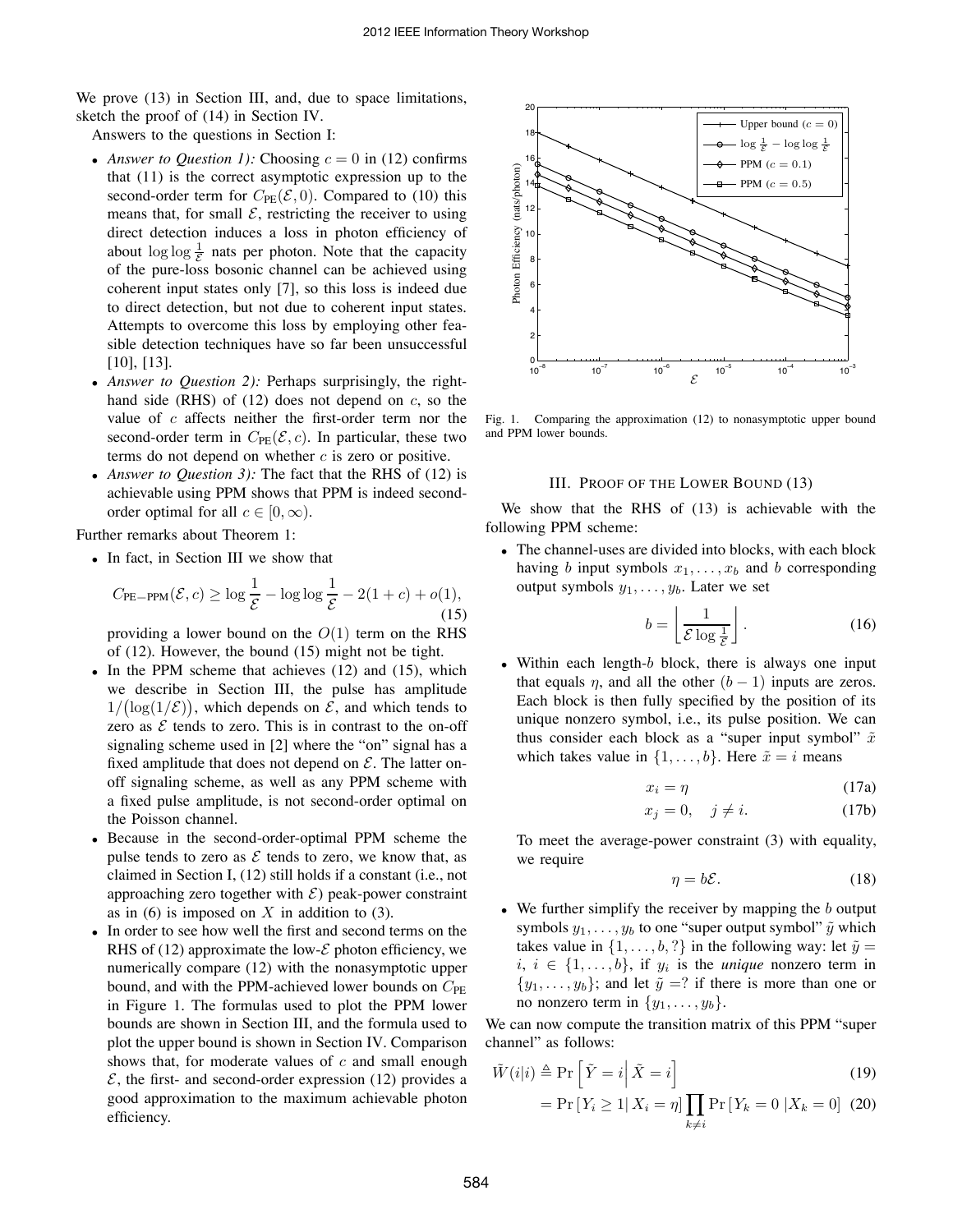$$
= (1 - W(0|\eta)) (W(0|0))^{b-1}
$$
 (21)

$$
= (1 - e^{-\eta - c\mathcal{E}})e^{-(b-1)c\mathcal{E}}
$$
\n(22)

$$
=e^{-(b-1)c\mathcal{E}}-e^{-\eta-bc\mathcal{E}} \tag{23}
$$

$$
\stackrel{\Delta}{=} p_0, \qquad i \in \{1, \dots, b\};\tag{24}
$$

$$
\tilde{W}(j|i) \triangleq \Pr\left[\tilde{Y} = j \middle| \tilde{X} = i\right]
$$
\n
$$
\Pr\left[\tilde{Y} = j \middle| \tilde{X} = i\right]
$$
\n
$$
\Pr\left\{Y = 0 | \mathbf{Y} = j \Pr\{Y > 1 | \mathbf{Y} = 0\}}\right] \tag{25}
$$

$$
= \Pr[Y_i = 0 | X_i = \eta] \Pr[Y_j \ge 1 | X_j = 0]
$$

$$
\cdot \prod_{i=1}^{n} \Pr[Y_k = 0 | X_k = 0]
$$

$$
\cdot \prod_{k \notin \{i,j\}} \Pr\left[Y_k = 0 \middle| X_k = 0\right] \tag{26}
$$

$$
= W(0|\eta) \left(1 - W(0|0)\right) \left(W(0|0)\right)^{b-2} \tag{27}
$$

$$
= e^{-\eta - c\mathcal{E}} (1 - e^{-c\mathcal{E}}) e^{-(b-2)c\mathcal{E}}
$$
(28)

$$
= e^{-\eta - (b-1)c\mathcal{E}} - e^{-\eta - bc\mathcal{E}}
$$
 (29)

$$
\stackrel{\Delta}{=} p_1, \qquad i, j \in \{1, \ldots, b\}, \ i \neq j; \tag{30}
$$

$$
\tilde{W}(?|i) = 1 - p_0 - (b - 1)p_1, \qquad i \in \{1, ..., b\}.
$$
 (31)

Denote the capacity of this super channel by  $\tilde{C}(\mathcal{E}, c, b, \eta)$ , then

$$
\tilde{C}(\mathcal{E}, c, b, \eta) = \max_{P_{\tilde{X}}} I(\tilde{X}; \tilde{Y}).
$$
\n(32)

Note that the total input power (i.e., expected number of detected signal-photons) in each block equals  $\eta$ . Therefore, for every admissible choice of b and  $\eta$ , we have the following lower bound on  $C_{\text{PE-PPM}}(\mathcal{E}, c)$ :

$$
C_{\text{PE-PPM}}(\mathcal{E}, c) \ge \frac{\tilde{C}(\mathcal{E}, c, b, \eta)}{\eta}.
$$
 (33)

It can be easily verified that the optimal input distribution for (32) is the uniform distribution

$$
P_{\tilde{X}}(i) = \frac{1}{b}, \quad i \in \{1, \dots, b\},
$$
 (34)

which induces the following marginal distribution on  $\tilde{Y}$ :

$$
P_{\tilde{Y}}(i) = \frac{p_0 + (b-1)p_1}{b}, \quad i \in \{1, \dots, b\}
$$
 (35a)

$$
P_{\tilde{Y}}(?) = 1 - p_0 - (b - 1)p_1.
$$
 (35b)

We can now use the above joint distribution on  $(\tilde{X}, \tilde{Y})$  to explicitly compute  $\tilde{C}(\mathcal{E}, c, b, \eta)$  as follows:<sup>4</sup>

$$
\tilde{C}(\mathcal{E}, c, b, \eta) = I(\tilde{X}; \tilde{Y})
$$
\n
$$
= H(\tilde{Y}) - H(\tilde{Y} | \tilde{X})
$$
\n(36)\n(37)

$$
= H\left(\tilde{Y}\right) - H\left(\tilde{Y}\middle|\tilde{X}\right) \tag{37}
$$
\n
$$
= (1 - p_0 - (b - 1)p_1) \log \frac{1}{1 - p_0 - (b - 1)p_1}
$$
\n
$$
+ (p_0 + (b - 1)p_1) \log \frac{b}{p_0 + (b - 1)p_1}
$$
\n
$$
- (1 - p_0 - (b - 1)p_1) \log \frac{1}{1 - p_0 - (b - 1)p_1}
$$
\n
$$
- p_0 \log \frac{1}{p_0} - (b - 1)p_1 \log \frac{1}{p_1} \tag{38}
$$

<sup>4</sup>Throughout this paper we adopt the convention  $0 \log 0 = 0$ .

$$
= p_0 \log b + p_0 \log \frac{p_0}{p_0 + (b-1)p_1} + (b-1)p_1 \log \frac{bp_1}{p_0 + (b-1)p_1}.
$$
 (39)

At this point, we note that the PPM curves in Figure 1 are obtained using (33) with (39), together with the choices (16) and (18).

Using the fact that  $\log(1 + a) \le a$  for all  $a \in \mathbb{R}$ , we can continue (39) to lower-bound  $\tilde{C}(\mathcal{E}, c, b, \eta)$  as

$$
\tilde{C}(\mathcal{E}, c, b, \eta) = p_0 \log b - p_0 \log \frac{p_0 + (b - 1)p_1}{p_0}
$$
\n
$$
= \underbrace{(b - 1)p_1 \log \frac{p_0 + (b - 1)p_1}{p_0}}_{\leq \frac{p_0 - p_1}{p_0}}
$$
\n(40)

$$
\geq p_0 \log b - (b-1)p_1 - \underbrace{\underbrace{b-1}_{b} (p_0 - p_1)}_{\leq 1} (41)
$$

$$
\geq p_0 \log b - (b-1)p_1 - p_0. \tag{42}
$$

Next note that  $p_0$  can be upper-bounded as

$$
p_0 = e^{-(b-1)c\mathcal{E}} - e^{-\eta - bc\mathcal{E}}
$$
 (43)

$$
= \underbrace{e^{-(b-1)c\mathcal{E}}}_{\leq 1} \underbrace{(1 - e^{-\eta - c\mathcal{E}})}_{\leq n + c\mathcal{E}} \tag{44}
$$

$$
\leq \eta + c\mathcal{E},\tag{45}
$$

and can also be lower-bounded as

$$
p_0 = e^{-(b-1)c\mathcal{E}} - e^{-\eta - bc\mathcal{E}}
$$
 (46)

$$
\geq e^{-bc\mathcal{E}} - e^{-\eta - bc\mathcal{E}} \tag{47}
$$

$$
= e^{-bc \mathcal{E}} \underbrace{(1 - e^{-\eta})}_{\geq 1 - bc \mathcal{E}} \tag{48}
$$

$$
\geq (1 - bc\mathcal{E})(\eta - \eta^2),\tag{49}
$$

where the last inequality holds if both multiplicands on its RHS are positive, which, for our choices of b and  $\eta$  in (16) and (18), is true for small enough  $\mathcal E$ . Also note that  $p_1$  can be upper-bounded as

$$
p_1 = e^{-\eta - (b-1)c\mathcal{E}} - e^{-\eta - bc\mathcal{E}}
$$
 (50)

$$
= \underbrace{e^{-\eta - (b-1)c\mathcal{E}}}_{\leq 1} \underbrace{(1 - e^{-c\mathcal{E}})}_{\leq c\mathcal{E}} \tag{51}
$$

$$
\leq c\mathcal{E}.\tag{52}
$$

Using  $(45)$ ,  $(49)$  and  $(52)$  we can continue the chain of inequalities (42) to further lower-bound  $\tilde{C}(\mathcal{E}, c, b, \eta)$  as

$$
\tilde{C}(\mathcal{E}, c, b, \eta) \ge (1 - bc\mathcal{E})(\eta - \eta^2) \log b - (b - 1)c\mathcal{E} - \eta - c\mathcal{E}
$$
(53)  
=  $(1 - bc\mathcal{E})(\eta - \eta^2) \log b - bc\mathcal{E} - \eta$  (54)

$$
= (\eta - \eta^2) \log b - bc \mathcal{E} \left( \eta - \eta^2 \right) \log b - bc \mathcal{E} - \eta \quad (55)
$$

$$
\geq (\eta - \eta^2) \log b - bc\mathcal{E}\eta \log b - bc\mathcal{E} - \eta.
$$
 (56)